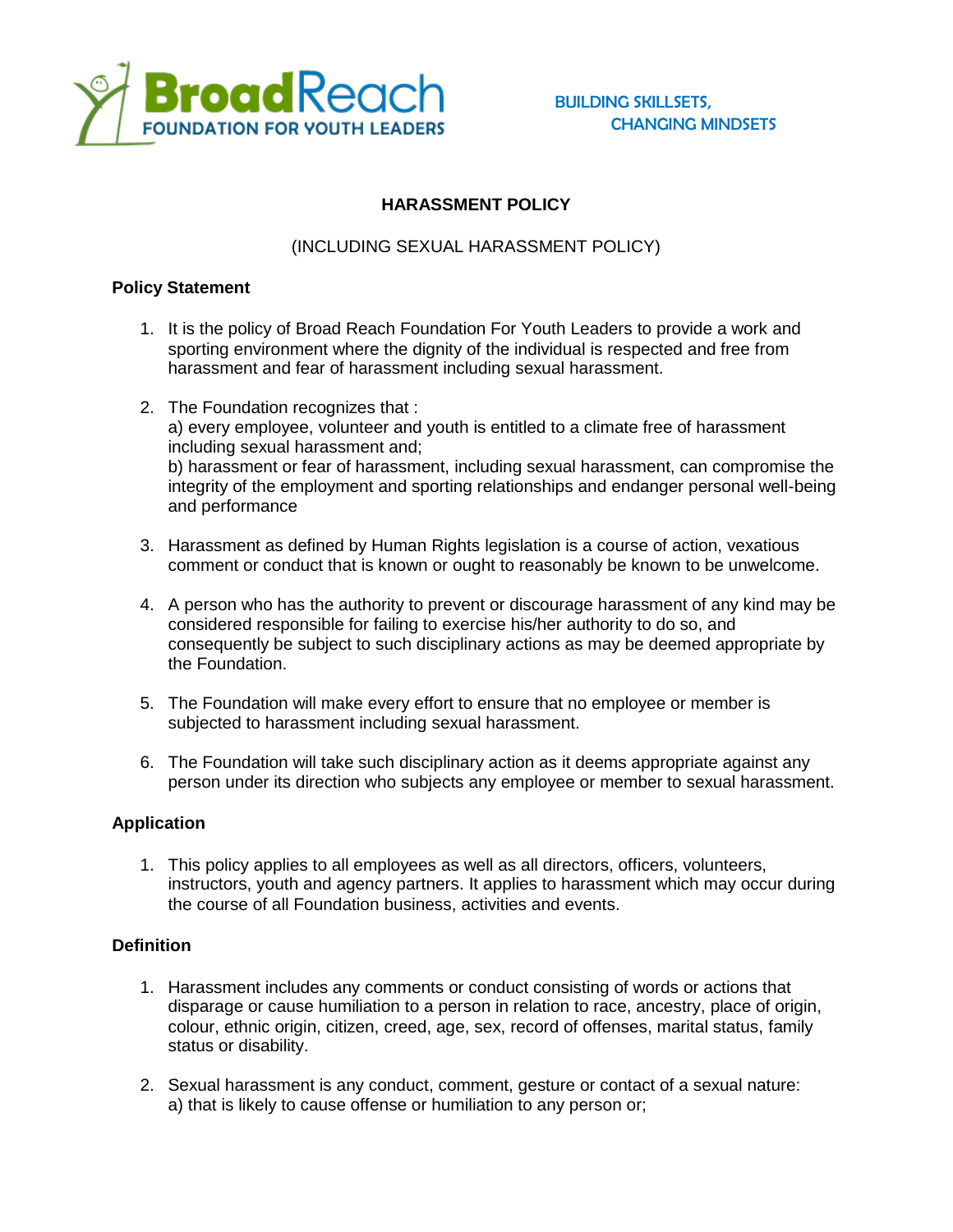b) that might, on reasonable grounds, be perceived by that employee or member as placing a condition of a sexual nature on employment, or on any opportunity for training or promotion.

3. Types of behaviour which constitute harassment including, but are not limited to: a) unwelcome remarks, jokes, innuendoes or taunting of a sexual nature about a person's body, attire, age, marital status, and/or which cause awkwardness or embarrassment, endanger a person's safety or negatively affect performance; b) unwelcome or intimidating invitations or requests with sexual overtones whether indirect or explicit;

c) leering or other gestures;

d) unwelcome physical contact such as touching, patting, or pinching;

e) unwelcome display of objects or pictures of a sexual nature, and/or offensive or ought to be known to be offensive;

f) sexual advances, request for sexual favours, or other verbal or physical conduct of a sexual nature;

g) written or verbal abuse or threats thereof;

h) physical or sexual assault;

i) submission to such conduct is made explicitly or implicitly a term or condition of employment or being named to a team;

j) submission to or rejection of such conduct is used as the basis for decisions affecting employment, promotion, or movement within the organization/team and/or;

k) such conduct has the purpose or effect of humiliating an individual or substantially interfering with the work or sporting performance or in creating an intimidating, hostile or offensive environment.

## **Confidentiality**

- 1. The Foundation recognizes that it can be extremely difficult to come forward with a complaint of harassment and that it can also be devastating to be wrongly convicted of harassment. The Foundation recognizes the interests of both the complainant and the respondent in keeping the matter confidential;
- 2. The Foundation will not disclose the name of the harassed person or the circumstance related to the situation to any person except where disclosure is necessary for the purpose of investigating the harassment and /or taking disciplinary action.

### **Roles and responsibilities**

1. Principle:

The ultimate responsibility for dealing with a harassment case rests with the Executive Committee.

Since any sexual harassment situation would constitute a highly sensitive subject matter, employees or youth have the choice of seeking counsel from their supervisor, instructor, the Executive Director, or the President of the Board.

#### 2. Management will:

a) inform any person under its direction of the Foundation's Harassment Policy;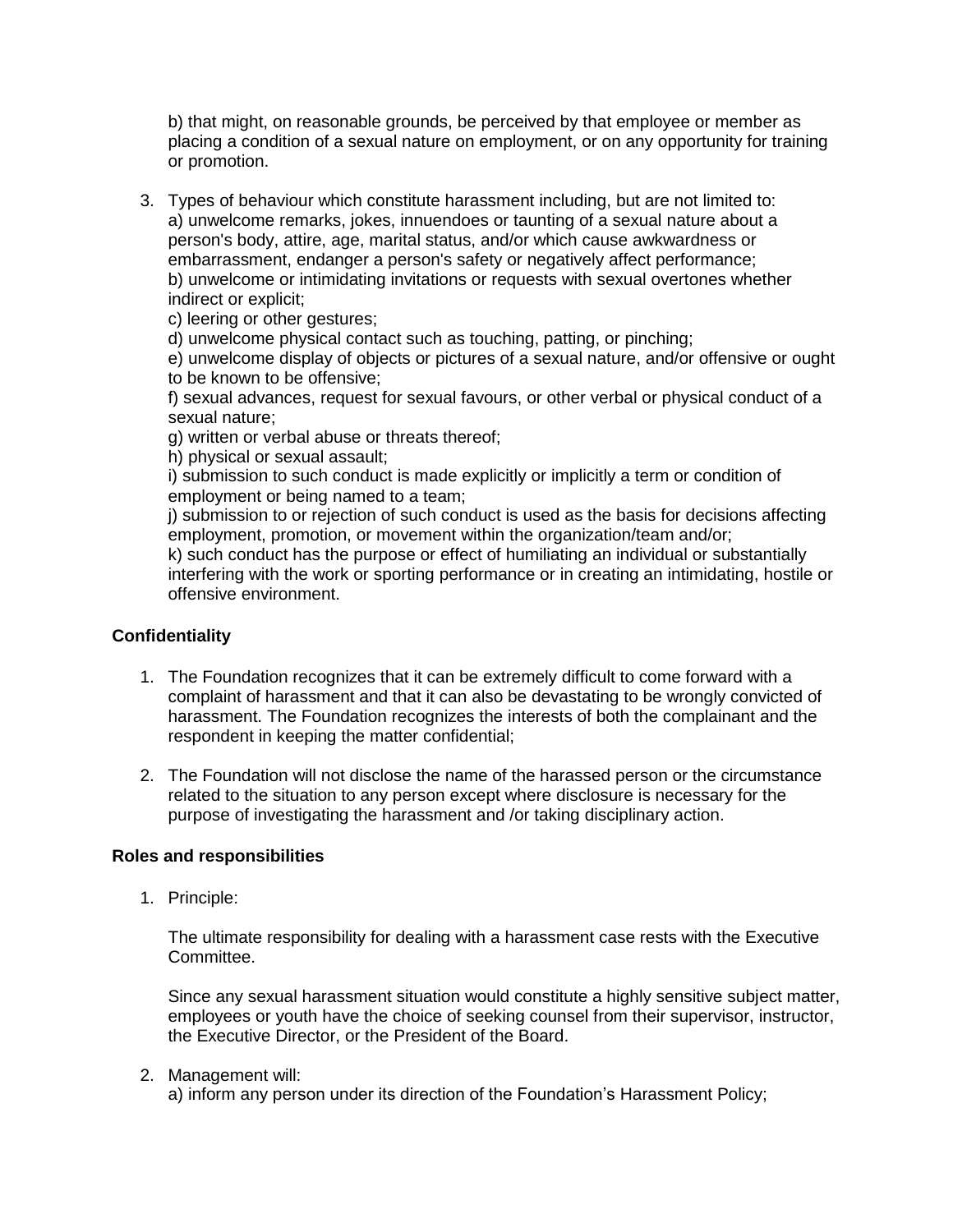b) provide clarification of what constitutes sexual harassment behaviour;

c) inform any person under its direction of procedures for handling harassment complaints;

d) initiate action without waiting for an individual complaint when harassment behaviour is known to be taking place. To do otherwise will constitute misconduct on the part of the supervisor and

e) upon receipt of a formal harassment complaint;

- $\circ$  inform the President and the Executive Director (the President of the Board if the matter involves the Executive Director)
- $\circ$  inform the alleged harasser, supervisor, complainant and the President, in writing as to what action or investigation is to take place;
- $\circ$  inform the complainant, the alleged harasser and the President of the outcome of any action or investigation, in writing.
- 3. Executive Director will:

a) Provide informal advice or guidance to employees, supervisors and coaches as required or requested on matters of harassment.

b) Assist supervisors in any investigation of formal harassment complaints.

#### **Complaint Procedure**

- 1. A person who experiences harassment is encouraged to make it known to the harasser that the behaviour is unwelcome, offensive, and contrary to this policy.
- 2. If confronting the harasser is not possible, or if after confronting the harasser the harassment continues, the complainant should request a meeting with the next high authority or official.
- 3. Once contacted by a complainant the role of the official is to serve in a neutral unbiased capacity in receiving complaints and assisting their informal resolution. If the official considers that he or she is unable to act in this capacity, the complainant shall be referred to another official.
- 4. There are three possible outcomes to this meeting of complainant and official:
	- $\circ$  It may be determined that the conduct does not constitute harassment as defined in this policy, in which case the matter will be closed;
	- o The complainant may decide to pursue an informal resolution of the complaint, in which case the official will assist the two parties to negotiate an acceptable resolution of the complaint; or
	- $\circ$  The complainant may decide to lay a formal written complaint. The written complaint must be submitted with the original signature of the complainant. No electronically produced complaint will be accepted. All documented complaints will be treated as highly confidential to protect all parties involved. The official shall receive the written complaint, provide a copy to the respondent, who shall be given an opportunity to respond in writing.
- 5. Once the respondent's statement is received, the official shall provide copies of both written statements to the President of the Board (or to another Executive Officer if the President is involved in the complaint). Within 7 days of receiving the written statements, the President shall appoint three Board members of the Foundation to serve as a Panel.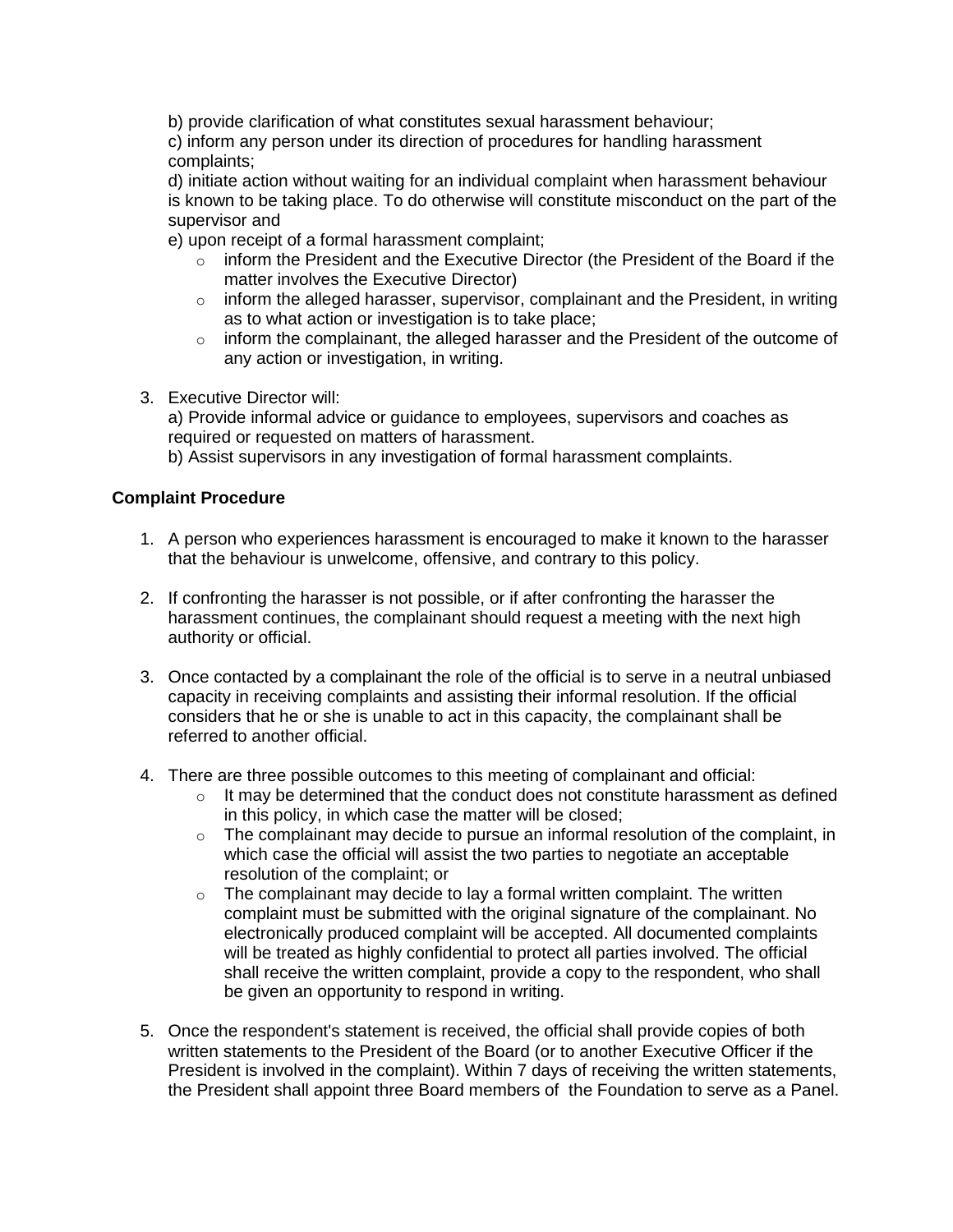This Panel shall consist of at least one woman and at least one man, and shall include one individual who is knowledgeable and familiar with harassment issues.

### **Hearing**

- 1. As soon as possible but in any event within 14 days of being appointed, the Panel shall convene a hearing. The hearing shall be governed by such procedures as the Panel may decide, provided that:
	- $\circ$  The complainant and respondent shall be given 10 days written notice of the day, time and place of the hearing;
	- $\circ$  Members of the Panel shall select from among themselves a Chairperson;
	- o A quorum shall be all three Panel members;
	- $\circ$  Decisions shall be by majority vote. If a majority vote decision is not possible, the vote of the Chairperson shall be the decision of the Panel;
	- $\circ$  Both parties shall be present at the hearing to give evidence and to answer questions of the other party and of the Panel. If the complainant does not appear, the matter shall be dismissed. If the respondent does not appear, the hearing shall proceed.
	- $\circ$  The complainant and respondent may be accompanied by a representative or adviser. Should the complainant and/or respondent choose to have legal counsel, they shall be responsible for any costs incurred.
- 2. As soon as possible but in any event within 14 days of the hearing, the Panel shall present its findings in a report to the President (or Executive Officer who appointed the Panel) with a copy provided to both the complainant and respondent. This report shall contain:
	- o a summary of the relevant facts;
	- $\circ$  a determination as to whether the acts complained of constitute harassment as defined in this policy;
	- $\circ$  if the acts constitute harassment; recommend disciplinary action against the respondent and recommend measures to remedy or mitigate the harm or loss suffered by the complainant.
- 3. If the Panel determines that the allegations of harassment are false, vexatious, retaliatory or frivolous, their report shall recommend disciplinary action against the complainant.

### **Discipline**

- 1. When recommending appropriate disciplinary action, the Panel shall consider factors such as:
	- $\circ$  the nature and severity of the harassment
	- o whether the harassment involved any physical contact
	- o whether the harassment was an isolated incident or part of an ongoing pattern
	- $\circ$  the nature of the relationship between the complainant and harasser
	- o the age of the complainant
	- o whether the harasser had been involved in previous harassment incidents